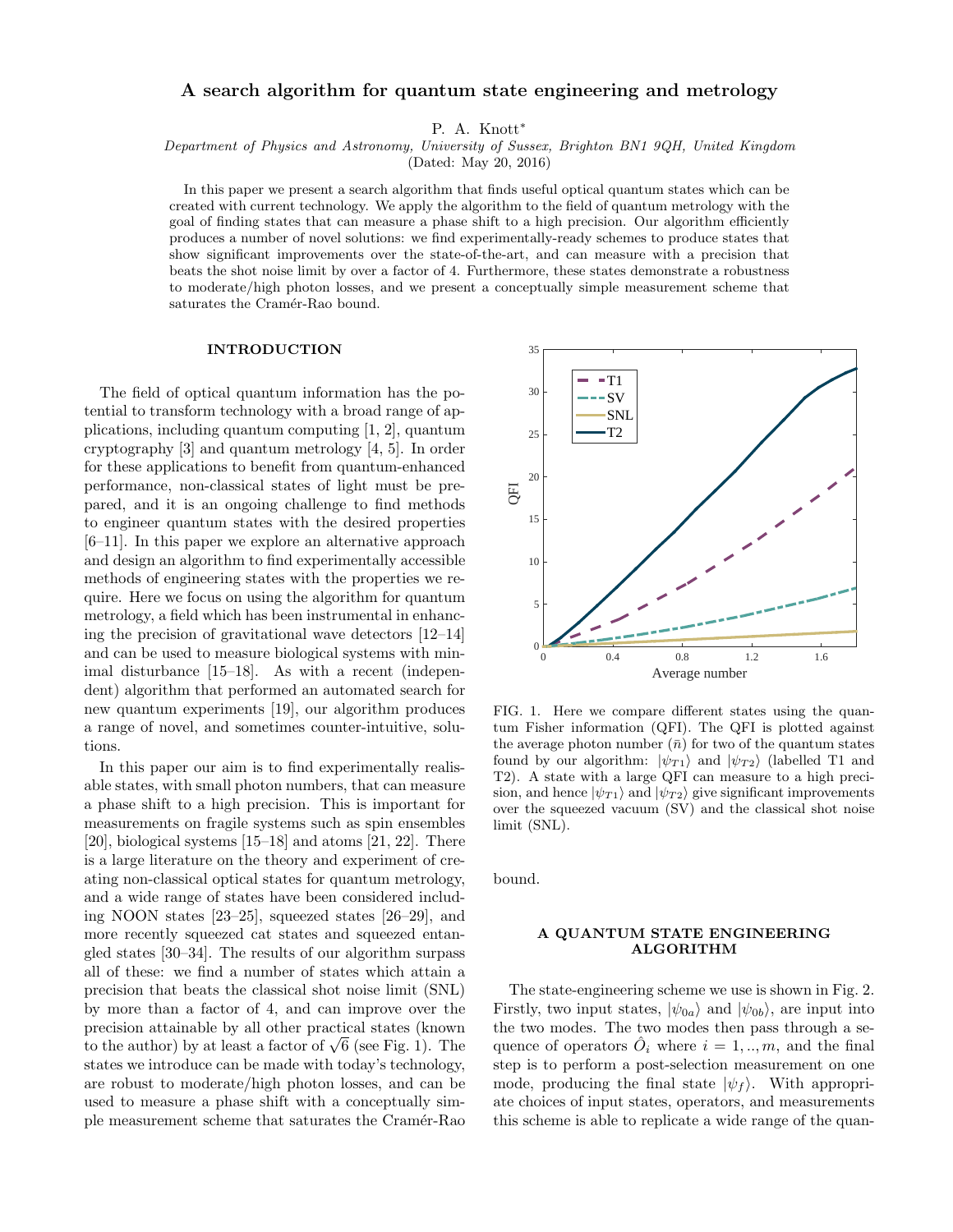tum state engineering protocols in the literature, such as [8, 10, 31–33]. The main difference between the present paper and the current literature is that we don't choose the input states, operators, and measurements, but instead allow a simulation to perform a random search for states with the desired properties. We use this technique because systematically sorting through all possible combinations of input states, operators, and measurements is not possible with current computing power - it can be shown that the number of combinations soon becomes intractable. Contrary to this, our algorithm quickly and efficiently provides new and sometimes counter-intuitive methods to create useful quantum states.

As our objective is to find practical states for quantum metrology, we construct our state engineering protocols from elements of an experimentally-ready toolbox of quantum optics states, operators, and measurements, which is summarised in table I. Here we only introduce the important details of the toolbox; more details can be found in Appendix A. Firstly, the input states we include are the squeezed vacuum  $|z\rangle$ , the coherent state  $|\alpha\rangle$ , and Fock states  $|n\rangle$ ; the parameters z,  $\alpha$  and n are constrained by what is possible experimentally [7, 29, 35–38].

We next introduce the operators, of which the most important is the beam splitter  $\hat{U}_T$ , where T is the probability of transmission (in  $\%$ ), which serves to mix and entangle the two modes. Without this the final state would just be a set of single-mode linear operators acting on an input state. The states this would create, such as displaced Fock states and squeezed coherent states, have been studied before [4, 39, 40] and are therefore not of interest here. Other operators we use are the displacement operator  $\hat{D}(\beta)$ , the phase shift  $e^{i\hat{n}\theta_p}$ , and the identity operator  $\mathbb{I}$ ; the latter is included because we are promoting the easiest-to-implement schemes which would contain as many identities as possible. The final operator is constructed by performing a measurement and then inputting a new state,  $|\psi_{new}\rangle\langle\psi_{meas}|$ . This operator works by firstly implementing any one of the post-selection measurements described below, and then inputting one of the allowed input states  $|\psi_0\rangle$  into this mode.

The final step of the state engineering scheme is to perform a post-selection measurement on one mode of the final state. If, for example, we wish to post-select onto the one photon state, we can perform a photonnumber resolving detection (PNRD), and only keep runs which measure one photon. A measurement outcome of one photon therefore heralds the desired final state; later we discuss the consequences of this probabilistic heralding for the application of quantum metrology. The postselection measurement corresponds to acting on the twomode, pre-measurement state with  $\langle 1| \otimes \hat{\mathbb{I}}$ , followed by normalisation. We are then left with the single mode final state  $|\psi_f\rangle$ . Recent progress in PNRD has made detections of larger numbers of photons possible, and transition edge sensors can now resolve at least 4 photons

FIG. 2. The state engineering scheme we consider begins with two input states,  $|\psi_{0a}\rangle$  and  $|\psi_{0b}\rangle$ , which are input into the two modes. The states then subsequently pass through a number of operators  $\hat{O}_i$ . To produce the final quantum state  $|\psi_f\rangle$  a post-selection measurement is performed on one mode.

| Inputs, $ \psi_0\rangle$ | Operators                                                        | Post-selection measurements |
|--------------------------|------------------------------------------------------------------|-----------------------------|
| $ z\rangle$              | $U_T$                                                            | $\langle x_{\lambda} $      |
| $ \alpha\rangle$         | $\hat{D}(\beta)$                                                 | $\left(1\right)$            |
| 10)                      | $e^{i\hat{n}\theta_p}$                                           | $\langle 2 $                |
| 1)                       |                                                                  | $\langle 3 $                |
| $ 2\rangle$              | $\vert \vert \psi_{new} \rangle \langle \psi_{meas} \vert \vert$ | $\left( 4 \right)$          |
|                          |                                                                  |                             |

TABLE I. This table summarises the quantum optics toolbox we use. Our algorithm selects elements from this toolbox and inserts them into the scheme in Fig. 2 in order to engineer non-classical states with the desired properties. See main text and Appendix A for details of the input states, operators and post-selection measurements.

to a reasonable efficiency [8, 41], whereas simpler detectors can reliably measure 1 or 2 photons [42–44]. The post-selection number measurements we include in the toolbox are therefore  $\langle 1|, \langle 2|, \langle 3| \rangle$  and  $\langle 4|$ . Alternatively we can perform a quadrature measurement,  $\langle x_{\lambda}|$ , which is achieved with Homodyne detection, preceded by a phase shift which allows the quadrature phase to be controlled.

We have described the elements of the quantum optics toolbox; we now introduce our algorithm - which uses the main principles of an evolutionary algorithm for combining the various elements to engineer quantum states with the desired properties. Evolutionary algorithms [45–48] begin by creating an initial population of 'chromosomes': each chromosome is a string which encodes a potential solution to the problem at hand. A fitness function, which returns a fitness value, is then used to identify the solutions which best solve the problem. The solutions with a large fitness value are retained and labeled the 'parents', whereas the solutions with insufficient fitness values are discarded. The parents then breed the next generation of 'offspring' which is achieved by 'mutating' (making random changes to) the chromosomes of the parents. Often in evolutionary algorithms the chromosomes of two parents are combined, but we choose not to include this step in our algorithm. Our algorithm is therefore similar to a random search, but we retain the language of evolutionary algorithms for clarity of explanation.

After generating the offspring, the fitness function is applied to the offspring, and again the best solutions are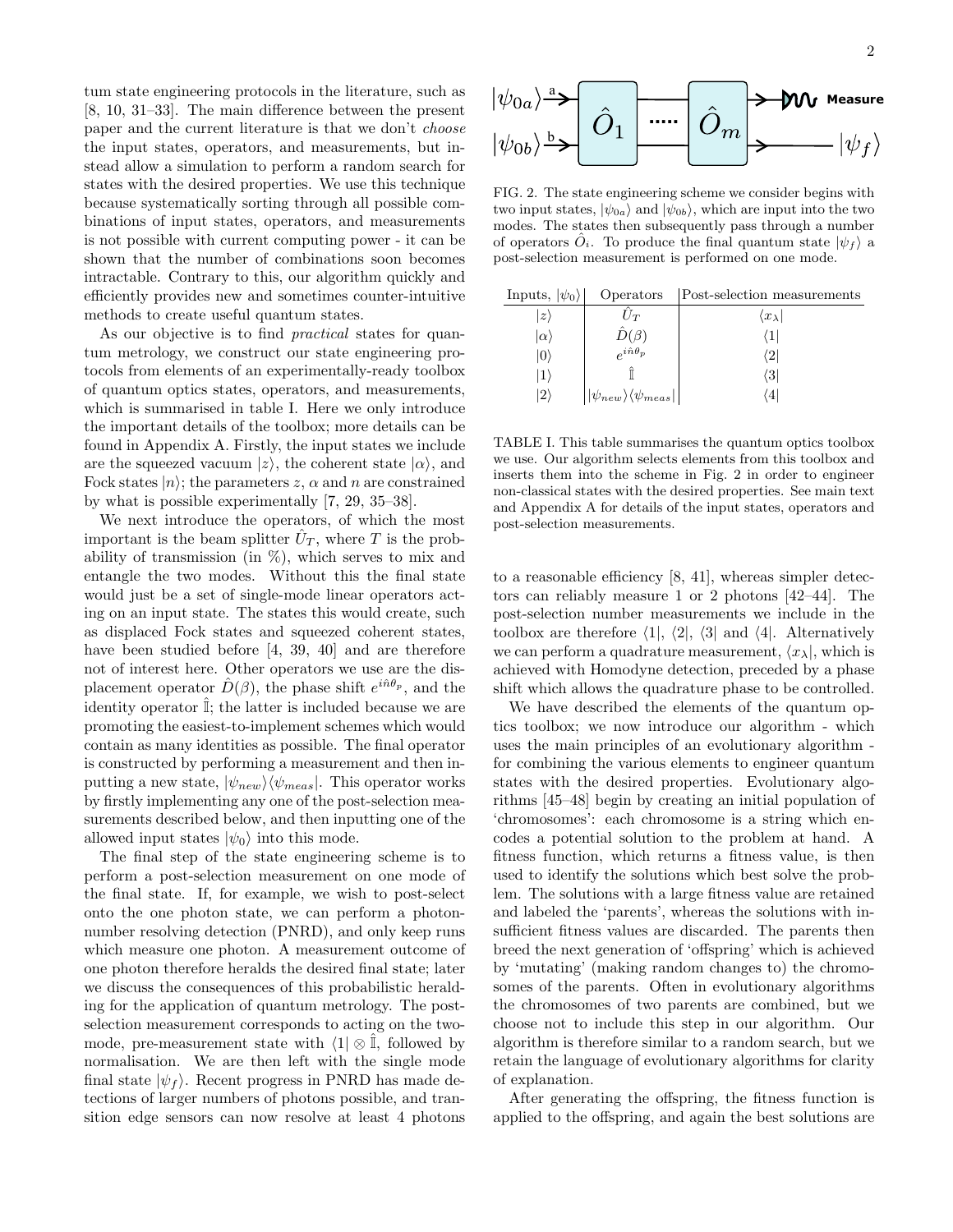selected from their fitness values. This identifies the next set of parents, and the process repeats until a collection of the 'fittest' individuals remain. Evolutionary algorithms [45–47] have been successfully utilised to design antennas [49, 50], shape laser pulses [51], and find new quantum algorithms [48, 52].

A flow chart of our algorithm, which we name Tachikoma, is given in Fig. 3. Our initial population is created by randomly selecting inputs, operators and measurements from the quantum optics toolbox in table I, and suitable elements of the initial population are selected according to their fitness value. The fitness function should therefore be chosen based on the properties the user desires for their quantum states. In this paper our fitness function is the quantum Fisher information (QFI), as a state with a large QFI can measure a phase shift to a high precision.

As shown in Fig. 3, once a suitable parent is selected from the initial population we mutate it to create an offspring. If the fitness value of the offspring is greater than that of the parent, the offspring becomes the new parent for the next generation, and if not we revert back to the parent and repeat this process. If the offspring repeatedly fail to surpass their parent (an evolutionary dead-end) then we have likely reached a local maxima and so we store the details of the parent for further analysis and go back to the start of the algorithm. In this manner Tachikoma mimics natural selection by progressively 'evolving' quantum states which become increasingly suited for their purpose.

### APPLICATION TO OPTICAL QUANTUM METROLOGY

We now show how our algorithm Tachikoma can be used to find states for optical quantum metrology. Specifically, we wish to find experimentally accessible states with low photon numbers. This is of relevance for measurements on fragile systems, with examples including spin ensembles [20], biological systems [15–18] and atoms [21, 22]. In these examples, the number of photons we are able to interact with our system should be limited to prevent damage to the sample [20, 53]. The relevant resource here is therefore the number of photons in the probe state: to compare different states we look at their phase-measuring capabilities, given the same average photon number. Other methods of resource counting can be relevant, such as the total number of photons used to prepare a quantum state, but we choose not to include these methods here.

We consider the standard optical phase estimation problem of measuring a phase difference  $\phi$  between two optical modes containing unknown linear phase shifts, as shown in Fig. 4. The fundamental limit to the precision



FIG. 3. Flow chart of Tachikoma. Our algorithm Tachikoma picks elements from the quantum optics toolbox in table I to engineer quantum states, as described in the main text. To assess the suitability of different states we use a fitness function: in this paper we use the quantum Fisher information as the fitness function in order to find states suitable for quantum metrology, but in principle any fitness function can be used which would allow us to find states for different applications.

with which a state  $\rho$  can measure the phase  $\phi$  is given by the quantum Cramér-Rao bound (CRB) [54, 55]:

$$
\delta\phi \ge \frac{1}{\sqrt{\mu F_Q(\rho)}},\tag{1}
$$

where  $\mu$  is the number of independent repeats of the experiment and  $F_Q(\rho)$  is the QFI of  $\rho$ . For pure states  $|\psi\rangle$ the QFI is given by [56, 57]

$$
F_Q(\psi) = 4\text{Var}_{\psi}(\hat{G}) = 4\left(\langle \hat{G}^2 \rangle - \langle \hat{G} \rangle^2\right),\tag{2}
$$

where  $\hat{G} = \frac{1}{2}(\hat{n}_a - \hat{n}_b)$  is the generator of the phase shift  $\phi \equiv \phi_a - \phi_b$ ,  $\hat{n}_a$   $(\hat{n}_b)$  is the photon number operator in mode  $a$  (b), and the expectation values are taken with respect to the state  $|\psi\rangle$ . The QFI is used as our fitness function for the algorithm; we aim to maximise the QFI, which is equivalent to minimising the phase uncertainty.

We now introduce the shot noise limit (SNL) – the best that can be done classically – and the current stateof-the-art in optical quantum metrology. The SNL can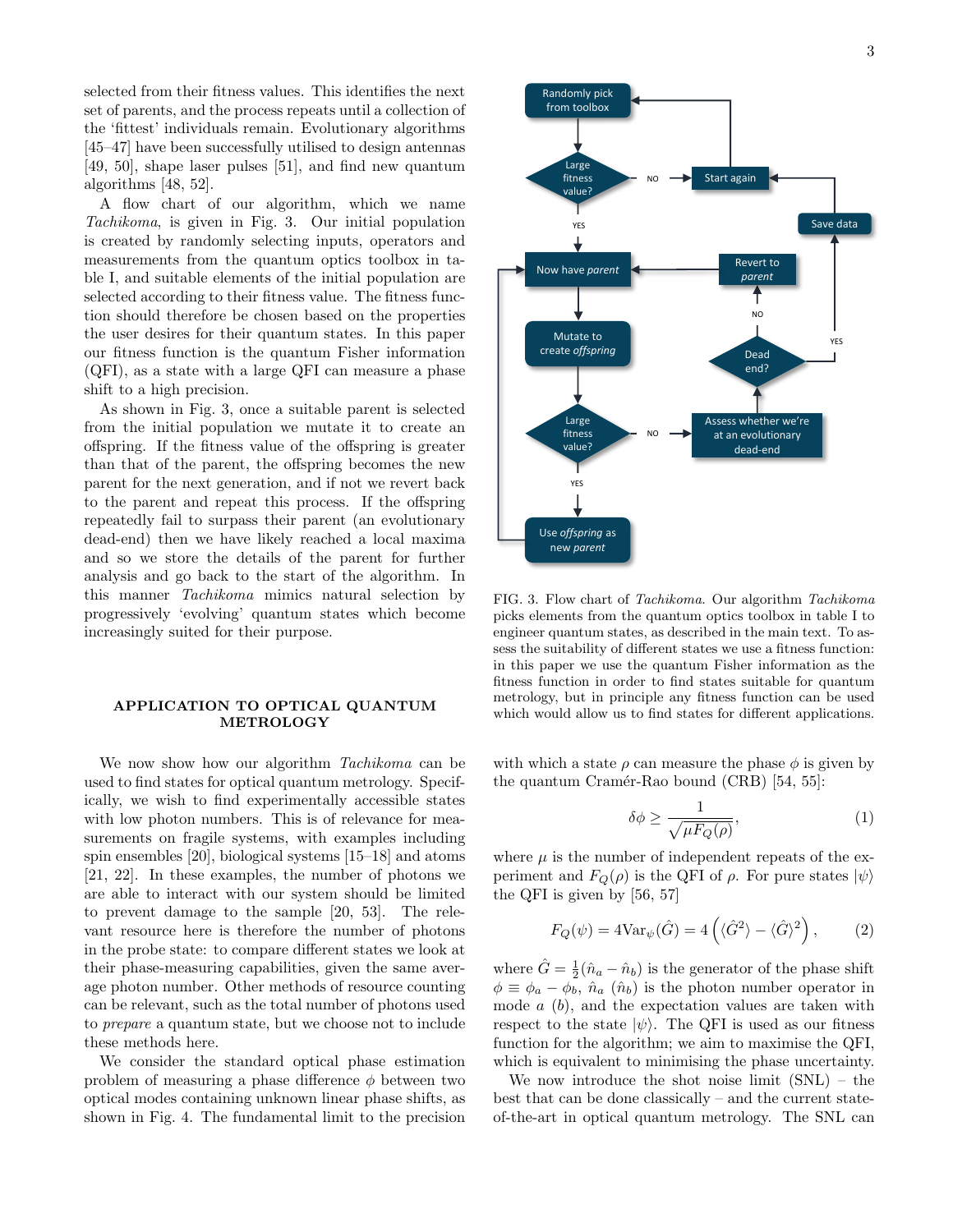

FIG. 4. This schematic shows how a phase shift can be measured in interferometry. A quantum state  $|\psi\rangle$  is prepared and undergoes an unknown relative phase shift  $\phi \equiv \phi_a - \phi_b$ , which is applied with the operator  $\ddot{U} = \exp(i(\phi_a \hat{n}_a + \phi_b \hat{n}_b))$ . For the states we consider the optimal measurement scheme is mixing the modes on a balanced (50:50) beam splitter (BS), followed by photon number counting. When photon losses are included these can be modeled by 'fictitious' variable transmissivity beam splitters after the phase shift.

be obtained by inputting a coherent state into a Mach-Zehnder interferometer. In the schematic in Fig. 4 this amounts to using the input state  $|\psi\rangle = \hat{U}_{T=50} |\alpha, 0\rangle$  where  $\hat{U}_{T=50}$  is a 50:50 beam splitter and  $|\alpha\rangle$  is a coherent state, which are both defined in Appendix A. This state can measure at the SNL given by  $\delta\phi = 1/\sqrt{\bar{n}}$ , where  $\bar{n} = \langle \hat{n}_a + \hat{n}_b \rangle$  is the total number of photons in the interferometer. A wide range of quantum states have been shown to surpass this, but to the best knowledge of the author the highest precision attainable by a practical state (a state that can be or has been made experimentally) is given by a pair of mode-separable squeezed vacuums (SV)  $|\psi\rangle = |z, z\rangle$  where  $|z\rangle$  is the squeezed vacuum state which again is defined in Appendix A [4, 39]. This state can, among others, surpass Caves's squeezed state scheme [26, 27], the NOON state [23–25], and the recently produced squeezed cat states [30–33] (see Appendix B for a discussion of this). The QFI of the SV and the SNL are shown in Fig. 1; it is our goal in this paper to find practical states that can out-perform the SV.

The algorithm we constructed excelled in this task and quickly found a number of states that have a significantly larger QFI than the SV. We highlight two states which stand out because they combine a large QFI with relative simplicity and experimental feasibility:

$$
|\psi_{T1}\rangle = \mathcal{N}_{T1}\langle 2|\hat{U}_T|z_1, z_2\rangle \tag{3}
$$

$$
|\psi_{T2}\rangle = \mathcal{N}_{T2}\langle 3|\hat{U}_{T=65}\hat{D}_a(\beta)|z_1, z_2\rangle, \tag{4}
$$

where the subscript a represents the first mode in Fig. 2 and  $N$  is the normalisation. We need a two-mode state to make a phase measurement using the scheme in Fig. 4, so we use  $|\psi\rangle = |\psi_{Ti}\rangle \otimes |\psi_{Ti}\rangle$ . The QFI of these states is plotted in Fig. 1. We see that  $|\psi_{T1}\rangle$  improves over the SV by a factor of 3 and, whilst being more difficult to

implement,  $|\psi_{T2}\rangle$  improves over the SV by a factor of 6. Specific values of the parameters, such as the phases and magnitudes of the squeezed states, are required for the results in Fig. 1, and these parameter values were find by numerically optimising for each  $\bar{n}$ . For example, for  $|\psi_{T1}\rangle$  with  $\bar{n} \approx 1$  we take  $z_1 = 0.97$ ,  $z_2 = 0.97e^{i\pi}$  and  $T = 0.95$ , and for  $|\psi_{T2}\rangle$  with  $\bar{n} \approx 1$  we take  $z_1 = 0.3e^{5.3i}$ ,  $z_2 = 1.24e^{2.2i}$  and  $\beta = 1.4e^{2.7i}$ .

All of the states found by Tachikoma involve heralding, which is inherently probabilistic. The probabilities of success in producing  $|\psi_{T1}\rangle$  and  $|\psi_{T2}\rangle$  are approximately 0.1 and 0.09, respectively, with the exact probabilities depending on  $\bar{n}$ . Furthermore, the input state  $|\psi_{Ti}\rangle \otimes |\psi_{Ti}\rangle$ is needed for the scheme in Fig. 4, which requires two identical input states  $|\psi_{Ti}\rangle$ , resulting in a probability of success of around 0.01. A quantum metrology scheme using these states should produce them offline, and when the state is heralded by the appropriate measurement they can be used by the interferometer to measure the phase shift. This could be enhanced by using a quantum memory [58, 59], which could store the first state until the second is successfully produced. The downside of probabilistic heralding is justified by the large precision gains achieved by the states found by Tachikoma. Indeed, we ran the algorithm without heralding and were unable to find a state with a QFI (per average photon number) that surpasses the SV. This is in agreement with results in the literature: without the Fock state inputs in table I only Gaussian states can be made, and the optimal Gaussian state is known to be the SV [39]. Alternatively, a Fock state can be used to create a non-Gaussian state, but (to the best of our knowledge) the non-Gaussian states in the literature that are created from the input states and operators in table I cannot outperform the SV (for example see [60]).

While a large QFI does amount to a high precision it is not always the most revealing way to compare states. In this paper we are concerned with reducing the total number of photons that interact with the system being measured. We label the total number of photons (resources) R, which is given by  $R = \bar{n}\mu$  where  $\bar{n}$  is the average number of photons in the probe state and  $\mu$  is the number of times this states is sent through the sample. We can then define a new measure which is more suited to the above restrictions:  $\Gamma = F_Q/\bar{n}$ . Then the CRB can be written as:

$$
\delta\phi \ge \frac{1}{\sqrt{R}} \frac{1}{\sqrt{\Gamma}} \propto \frac{1}{\sqrt{\Gamma}}.\tag{5}
$$

We see that by fixing R we can use  $\Gamma$  to compare the performance of different states. In Fig. 5 we plot  $\Gamma$  against  $\bar{n}$  for  $|\psi_{T1}\rangle$  and  $|\psi_{T2}\rangle$ . We see that  $|\psi_{T2}\rangle$  can improve over the SNL by more than 19 times, which corresponds to more than a 4-fold precision gain. Fig. 5 illustrates that with  $|\psi_{T2}\rangle$  a large enhancement is possible for small states ( $\bar{n} \approx 0.4$ ), which require smaller squeezed states to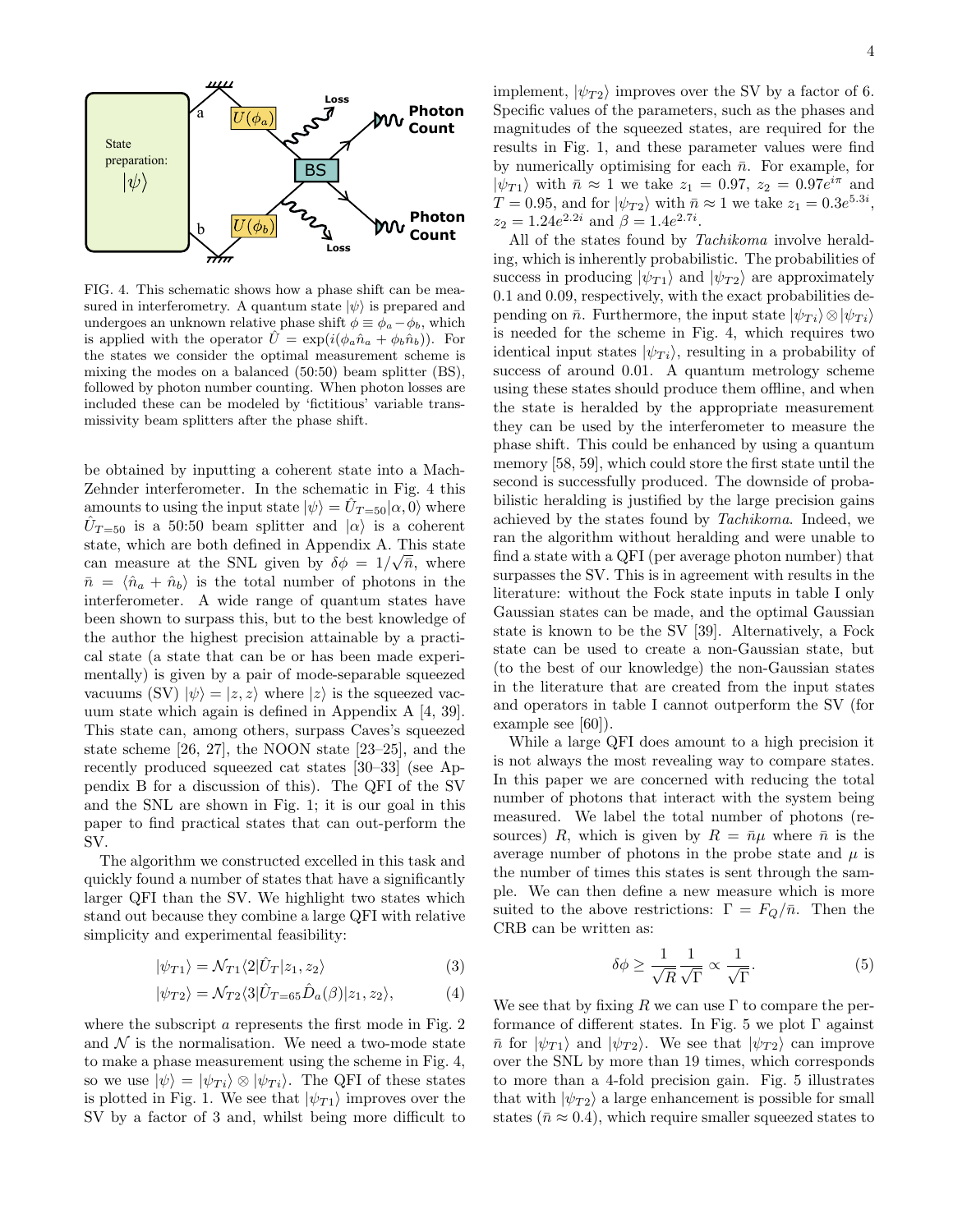

FIG. 5. Here we compare different states using  $\Gamma = F_Q/\bar{n}$ , which is the QFI  $(F_Q)$  scaled by the average number in the state  $(\bar{n})$ . Equation (5) shows that this measure can be used to directly compare the phase-measuring potential of different states. We see that  $|\psi_{T1}\rangle$  and  $|\psi_{T2}\rangle$  give significant improvements over the alternatives; in particular  $|\psi_{T2}\rangle$  can beat the SNL by more than 19 times.

create and therefore are more practical. Fig. 5 also shows that  $|\psi_{T2}\rangle$  is optimal for  $\bar{n} \approx 1.5$  (this isn't immediately clear by looking at the QFI). The reason that  $|\psi_{T2}\rangle$  peaks around  $\bar{n} \approx 1.5$  is that at this point the squeezing amplitude needed to make this states is  $r = 1.3$ , which corresponds to the maximum squeezing allowed by the algorithm (limited by what is experimentally feasible [29], see Appendix A). In order to create  $|\psi_{T2}\rangle$  for larger photon numbers, whilst still retaining a large value of Γ, larger squeezed states would be required (similar restrictions apply to the size of the other states  $|\psi_{T_1-6}\rangle$ .

Tachikoma also found the following states:

$$
|\psi_{T3}\rangle = \mathcal{N}_{T3}\langle 3|\hat{D}_a(\beta_1)\hat{D}_b(\beta_2)\hat{U}_{T=25}|0, z\rangle
$$
 (6)  
\n
$$
|\psi_{T4}\rangle = \mathcal{N}_{T5}\langle 4|\hat{U}_{T=55}\hat{D}_a(\beta)|z_1, z_2\rangle
$$
  
\n
$$
|\psi_{T5}\rangle = \mathcal{N}_{T4}\langle x_\lambda = 0|\hat{U}_{T=95}|2, z\rangle
$$
  
\n
$$
|\psi_{T6}\rangle = \mathcal{N}_{T6}\langle 1|\hat{U}_{T=75}|\alpha, z\rangle.
$$

All these states improve over the SV by at least a factor of two. We will see below that  $|\psi_{T3}\rangle$  is the most robust to photon losses, and without loss it has a QFI between  $|\psi_{T1}\rangle$  and  $|\psi_{T2}\rangle$ .  $|\psi_{T4}\rangle$  has a QFI even greater than  $|\psi_{T2}\rangle$  but involves resolving 4 photons, whereas states  $|\psi_{T5}\rangle$  and  $|\psi_{T6}\rangle$  are the easiest to implement.

The results of the algorithm are sometimes unexpected. For example, the operator  $|\psi_{new}\rangle \langle \psi_{meas}|$  didn't give a significant enhancement and the simpler schemes

were just as effective. States  $|\psi_{T1-6}\rangle$  therefore only require linear operators and post-selective measurements to be made. Also, we experimented with between  $m = 2$  and  $m = 12$  operators  $\hat{O}_i$  in the engineering scheme, but increasing the number of operators only made small improvements, and in  $|\psi_{T1-6}\rangle$  only 1 or 2 operators are needed. Tachikoma is efficient to run: after calibration it only took a few days of running on a single node of the HPC cluster at the University of Sussex to produce all the states presented in this paper. Longer runs just produced more copies of the same states.

### THE MEASUREMENT SCHEME

We wish to use our states to measure a phase shift using the setup in Fig. 4. We therefore require a pair of identical states to input into the two paths,  $|\psi\rangle = |\psi_{Ti}\rangle \otimes |\psi_{Ti}\rangle$ , where  $|\psi_{Ti}\rangle$  is one of the states produced by Tachikoma, or can be an SV for comparison (note that in this paper we take  $\bar{n}$  to be the total number of photons in the state  $|\psi_{Ti}\rangle \otimes |\psi_{Ti}\rangle$ . We have quantified the performance of different states using the QFI and CRB, but it is important to now address the limitations of using the QFI as a figure of merit in quantum metrology [61–63]. In general, the precision as obtained by the QFI is achievable with an asymptotically large number of repeats,  $\mu$ . However, from a practical point of view it is clear that only some finite number of repeats  $\mu$  will be possible. To factor this in we have performed a Bayesian simulation of the proposed experiment. Using the measurement scheme in Fig. 4, which involves mixing the modes on a balanced beam splitter followed by PNRD (see Appendix A for details of the PNRD), we have determined the phase shift, from a flat prior knowledge, using the Bayesian approach described in [30]. For all path-symmetric pure states (i.e. the states in this paper) the measurement scheme in Fig. 4 is optimal and saturates the QFI [64]. Indeed, our Bayesian simulation confirms that we come close to saturating the absolute bound given by the QFI for  $\mu = O(10^2)$ . In such regimes it is then clear that the states produced by Tachikoma can significantly outperform the SNL and SV, in terms of absolute phase precision, when assuming the same average photon number.

## THE EFFECTS OF LOSS

We next investigate the effects of loss on the states produced by Tachikoma. Loss can be modeled by adding 'fictitious' beam splitters after the phase shift [65, 66], as shown in Fig. 4, and results in a mixed state  $\rho$  which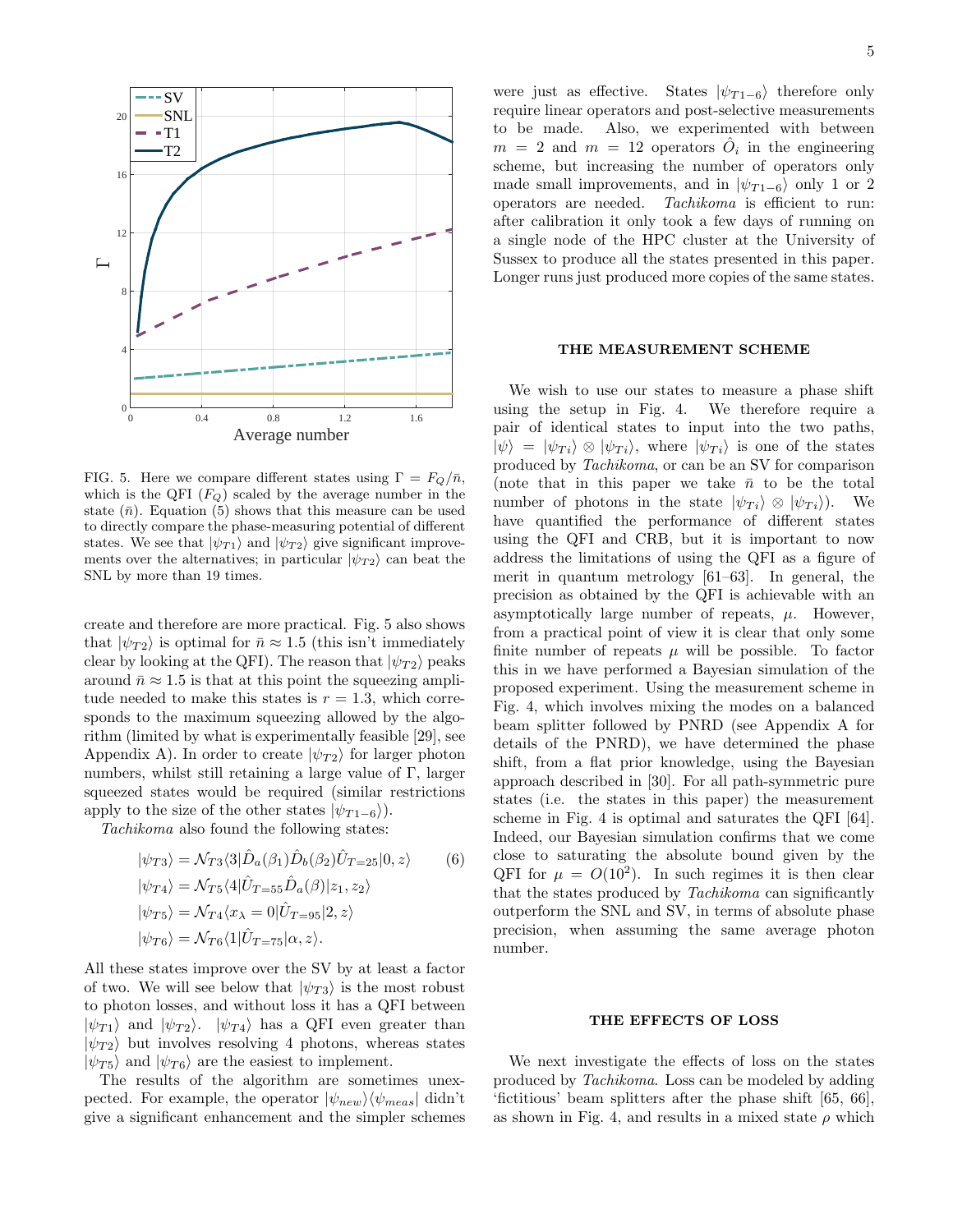

FIG. 6. The transmission probability through the interferometer,  $\eta$ , is plotted against the precision,  $\delta\phi$  (scaled by  $\mu$ ), for various states. The precision is found using equation (1). We see that the state  $|\psi_{T3}\rangle$ , found by our algorithm, shows significant improvements over the SNL and SV, even with moderate to high photon losses. We explain in the main text why we include two different-sized SV states. The parameters used here for  $|\psi_{T3}\rangle$  are:  $\beta_1 = 1.22e^{3i}, \beta_2 = 0.38e^{6.2i}$  and  $z = 0.62e^{2.8i}$ .

typically has a reduced non-classical enhancement. The QFI for a general density matrix  $\rho$  can be expressed as [54, 55, 67]

$$
F_Q(\rho) = \sum_{i,j} \frac{2}{\lambda_i + \lambda_j} \left| \langle \lambda_i | \partial \rho(\phi) / \partial \phi | \lambda_j \rangle \right|^2, \tag{7}
$$

where  $\lambda_i$  are the eigenvalues and  $|\lambda_i\rangle$  a corresponding set of orthonormal eigenvectors of  $\rho$ .

The states  $|\psi_{T_1-6}\rangle$  have an intrinsic robustness to loss because they contain small numbers of photons and they are separable between the modes. As a result they all improve over the SV up to at least 15% loss, which is the relevant loss rate for a number of experiments: losses as low as 10% have already been achieved in table top interferometry experiments [68], and near-future gravitational wave detectors are expected to have total losses of  $9 - 17\%$  [69]. The most robust state is  $|\psi_{T3}\rangle$ , which is shown in Fig. 6. We see that  $|\psi_{T3}\rangle$  improves over the SV for losses up to 30% and can beat the SNL with up to 50% loss.

In Fig. 6 we have included two different SV states because there are a number of valid comparisons that can be made. The first SV  $(z = 0.42)$  has the same average number  $\bar{n}$  as  $|\psi_{T3}\rangle$ . However, it can be disputed whether this is a fair comparison, because in order to create  $|\psi_{T3}\rangle$ 

an SV is required with  $z = 0.62$ , and we therefore also plot this state. We see in Fig. 6 that  $|\psi_{T3}\rangle$  provides a significant precision enhancement over both of these SV states.

### DISCUSSION

We have seen that our algorithm Tachikoma has been constructed so that it can be easily edited to find quantum states for applications other than quantum metrology. The crucial change would be to the fitness function that we use to select successful states: here we use the QFI, but other measures can be used in order to make states suitable for quantum cryptography [3], quantum computing [1, 2, 70], quantum teleportation [71], or boson sampling [72]. We could also extend Tachikoma to utilise quantum state engineering techniques that we have omitted in this paper, mainly due to practicality: we could create a 3-mode entangled state before postselection [6], include feed forwarding [73], or look at cavity systems which allow for different operations to be performed [74].

In conclusion, we have created an algorithm that can be used to find optical quantum states with specific properties. In this paper we have focused on using the algorithm for quantum metrology, and we have found states that can surpass the best-known practical states states that can surpass the best-known practical states<br>by a factor of  $\sqrt{6}$  in the precision, which amounts to over a 4-fold improvement over the classical shot noise limit. The states are experimentally accessible, robust to photon losses, and can be utilised for precise phasemeasurements using a conceptually simple measurement scheme. We therefore expect that an experiment could confirm these results in the near future.

#### ACKNOWLEDGEMENTS

The author would like to thank Jacob Dunningham, Timothy Proctor, Adam Stokes, Robert Bennett and Konstantinos Meihanetzidis for helpful discussions. Nearing completion of this work we became aware of related techniques in [19]. This work was funded by the UK EPSRC through the Quantum Technology Hub: Networked Quantum Information Technology (grant reference EP/M013243/1).

## APPENDIX A: QUANTUM OPTICS TOOLBOX DETAILS

Input states - The squeezed vacuum is given by  $|z\rangle$  =  $\ddot{S}(z)|0\rangle$  where the squeezing operator is  $\hat{S}(z) = \exp\left[\frac{1}{2}(z^*\hat{a}^2 - z\hat{a}^{\dagger 2})\right]$  and  $z = re^{i\theta_s}$  where r is the (positive and real) amplitude,  $\theta_s \in [0, 2\pi]$  is the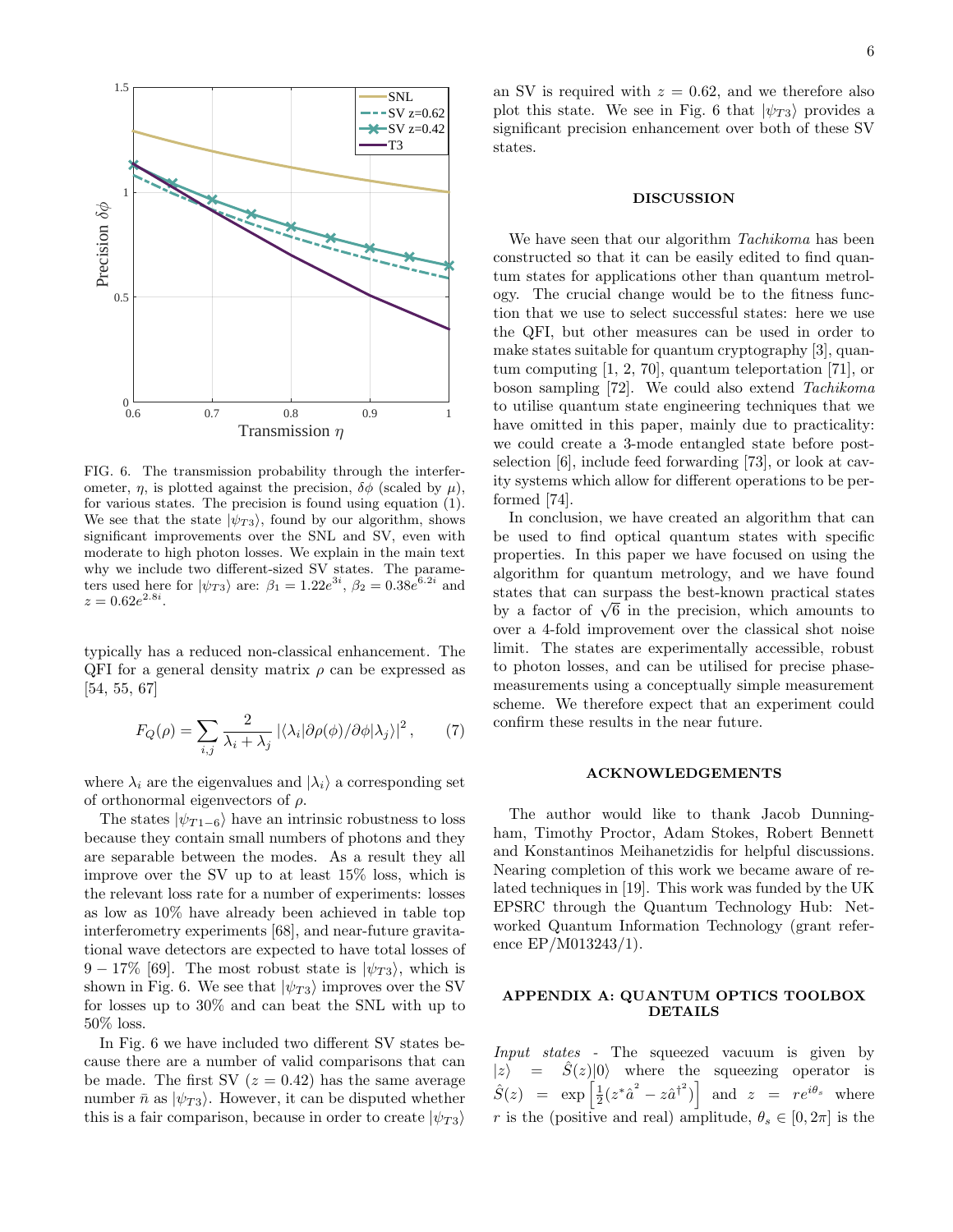squeezing angle and  $\hat{a}$   $(\hat{a}^{\dagger})$  is the annihilation (creation) operator. Squeezed states can be made up to  $r \approx 1.4$ , but this is extremely challenging experimentally so we set the limit to  $r = 1.3$  [29]. The coherent state is given by  $|\alpha\rangle = \hat{D}(\alpha)|0\rangle$  where the displacement operator is  $\hat{D}(\alpha) = \exp{(\alpha \hat{a}^\dagger - \alpha^* \hat{a})}, \ \alpha = |\alpha|e^{i\theta_c}$  where  $|\alpha|$  is the amplitude, and  $\theta_c \in [0, 2\pi]$  is the coherent state phase. The amplitude of the coherent state can be large in experiments, so instead it is limited by the numerical methods we use: we set the limit to  $\alpha = 4$ . The final input state is the Fock state of which the simplest is the vacuum  $|0\rangle$ . Single photons,  $|1\rangle$ , can be emitted from a quantum dot [35, 36] or heralded [37]. We also consider the two photon state,  $|2\rangle$ , which has been made in [7, 38]. Higher number Fock states can be made, e.g. by heralding, but we consider these states to be too difficult to produce reliably.

Operators - The beam splitter is described by the unitary operator  $\hat{U}_T = e^{-i\theta_b(e^{i\phi_b}\hat{a}^\dagger\hat{b} + e^{-i\phi_b}\hat{a}\hat{b}^\dagger)},$  where  $\hat{a}$ and  $\hat{b}$  are annihilation operators for the two modes, and we choose the arbitrary phase to be  $\phi_b = -\pi/2$ . Here  $T = 100 \cos^2 \theta_b$  is the transmissivity of the beam splitter (in %) and therefore for a 50:50 beam splitter  $\theta_b = \pi/4$ giving  $\hat{U}_{T=50}$ . Next, the displacement operator,  $\hat{D}(\beta)$ (defined above), is implemented by mixing the state with a large local oscillator at a highly transmissive beam splitter [75] ( $\beta$  has the same restrictions as  $\alpha$ ). The phase operator is given by  $e^{i\hat{n}\theta_p}$  where  $\hat{n} = \hat{a}^\dagger \hat{a}$ and  $\theta_p \in [0, 2\pi]$ . The identity operator is as expected. The final operator is constructed by performing a measurement and then inputting a new state and is given by  $|\psi_{new}\rangle\langle\psi_{meas}|$  where  $|\psi_{meas}\rangle$  is the postselective measurement state, and  $|\psi_{new}\rangle$  is the new state.

Measurements - After we have applied a number of operators we perform a post-selective measurement on one mode of the final state. For example, if we wish to postselect onto the one photon state we can perform a number resolving detection (details below), and only keep runs which measure one photon. The measurement is given by a projection [76]: to follow the single photon example we project with  $|1\rangle\langle 1| \otimes \hat{\mathbb{I}}$ . We are then left with a separable state  $|1\rangle \otimes |\psi_f\rangle$ , but we can ignore the measurement mode, and after normalisation we are left with the final one mode state:  $|\psi_f\rangle$ . This whole process can be more easily modeled by acting on the two-mode, premeasurement state with  $\langle 1|\otimes\mathbb{I}$ . In the main text we drop the identity and just write  $\langle 1|$ , and this measurement is always performed on the first mode of Fig. 2.

The quadrature measurement can be performed by Homodyne detection, preceded by a phase shift which allows the quadrature phase to be controlled. The eigenstates of the quadrature operator are given in [77] by  $|x_{\lambda}\rangle = \sum_{n=0}^{\infty} \langle n|x_{\lambda}\rangle |n\rangle$  where  $\lambda$  is the quadrature angle,

 $x_{\lambda}$  is the quadrature eigenvalue, and the wave function is

$$
\langle x_{\lambda} | n \rangle = \frac{1}{\pi^{1/4}} \frac{1}{2^{n/2} (n!)^{1/2}} e^{(-x_{\lambda}^2/2)} H_n(x_{\lambda}) e^{(-in\lambda)},
$$

where  $H_n(x_\lambda)$  is the Hermite polynomial of order n. This quadrature post-selection is therefore given by  $\langle x_{\lambda} |$ , and has been implemented in [31, 33]. Note that we assume a perfect quadrature measurement here whereas in an experiment we would have to detect  $x_{\lambda}$  in a certain small range.

Next we consider performing a photon-number resolving detection (PNRD). Recent progress in PNRD has made larger number detections possible and transition edge sensors can now resolve at least 4 photons to a reasonable efficiency [8, 41]. Somewhat simpler detectors can measure 1 or 2 photons, for example by using time-multiplexing [42, 43] or a fan-out detector [44]. Our number post-selection number measurements are therefore  $\langle 1|, \langle 2|, \langle 3|$  and  $\langle 4|$ .

## APPENDIX B: BEATING THE SQUEEZED CAT **STATE**

Here we have claimed that the states  $|\psi_{T_1-6}\rangle$  improve over the previously best known practical state, the SV, by up to a factor of 6. We note here that recent work has shown that squeezed cat states (SCSs), given by  $|\psi_{SCS}\rangle = \mathcal{N}S(z)(|\alpha\rangle + | -\alpha\rangle),$  can improve over the QFI of the SV by a factor of 3 [30]. Squeezed cat states have been made in [31–33], so the reader may be lead to believe that our claim of beating the best known practical state by a factor of 6 is invalid. However, on closer investigation of [31–33] the squeezed cat states that have been made experimentally have a QFI even lower than the SNL. The reason for this is that to obtain a high QFI the parameters z and  $\alpha$  but be optimised over, but the protocols in [31–33] are unable to do this.

## **REFERENCES**

- <sup>∗</sup> P.Knott@Sussex.ac.uk
- [1] S. Lloyd and S. L. Braunstein, Phys. Rev. Lett. 82, 1784 (1999).
- [2] P. Kok and B. W. Lovett, Introduction to optical quantum information processing (Cambridge University Press, 2010).
- [3] M. Hillery, Phys. Rev. A **61**, 022309 (2000).
- [4] R. Demkowicz-Dobrzański, M. Jarzyna, and J. Kołodyński, Prog. Optics (2015).
- [5] V. Giovannetti, S. Lloyd, and L. Maccone, Nature Photon. 5, 222 (2011).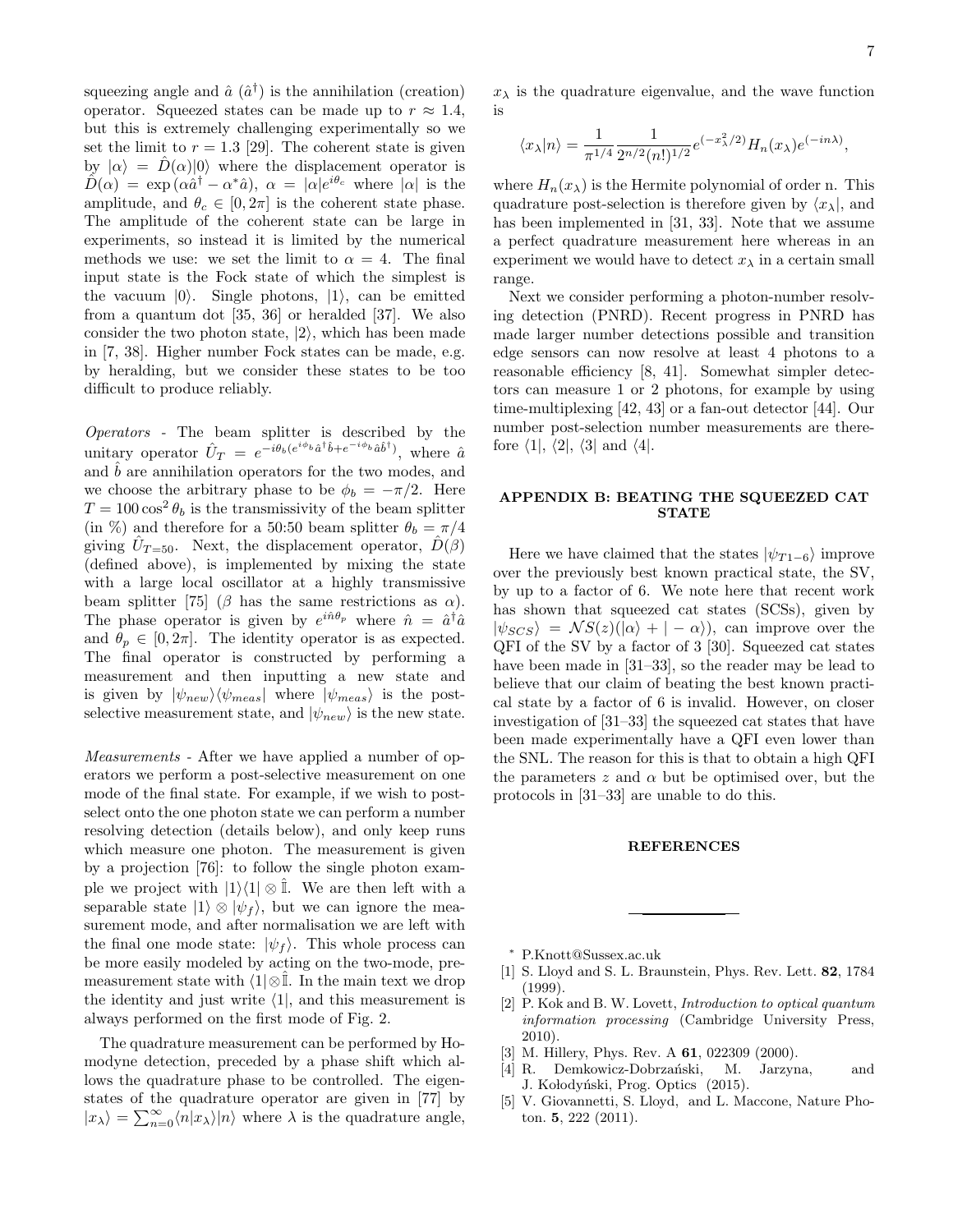- [6] E. Bimbard, N. Jain, A. MacRae, and A. Lvovsky, Nature Photon. 4, 243 (2010).
- [7] A. Ourjoumtsev, R. Tualle-Brouri, and P. Grangier, Phys. Rev. Lett. 96, 213601 (2006).
- [8] T. Gerrits, S. Glancy, T. S. Clement, B. Calkins, A. E. Lita, A. J. Miller, A. L. Migdall, S. W. Nam, R. P. Mirin, and E. Knill, Phys. Rev. A 82, 031802 (2010).
- [9] M. Yukawa, K. Miyata, T. Mizuta, H. Yonezawa, P. Marek, R. Filip, and A. Furusawa, Opt. Express 21, 5529 (2013).
- [10] T. J. Bartley, G. Donati, J. B. Spring, X.-M. Jin, M. Barbieri, A. Datta, B. J. Smith, and I. A. Walmsley, Phys. Rev. A 86, 043820 (2012).
- [11] J. Carolan et al., arXiv preprint arXiv:1505.01182 (2015).
- [12] J. Abadie *et al.*, Nature Phys. **7**, 962 (2011).
- [13] J. Aasi et al., Nature Photon. 7, 613 (2013).
- [14] R. Schnabel, N. Mavalvala, D. E. McClelland, and P. K. Lam, Nat. Commun. 1, 121 (2010).
- [15] P. M. Carlton et al., Proc. Natl. Acad. Sci. 107, 16016 (2010).
- [16] M. A. Taylor, J. Janousek, V. Daria, J. Knittel, B. Hage, H.-A. Bachor, and W. P. Bowen, Nature Photon. 7, 229 (2013).
- [17] A. Crespi, M. Lobino, J. C. F. Matthews, A. Politi, C. R. Neal, R. Ramponi, R. Osellame, and J. L. O'Brien, Appl. Phys. Lett. 100, 233704 (2012).
- [18] R. Whittaker, C. Erven, A. Neville, M. Berry, J. L. O'Brien, H. Cable, and J. C. F. Matthews, arXiv preprint arXiv:1508.00849 (2015).
- [19] M. Krenn, M. Malik, R. Fickler, R. Lapkiewicz, and A. Zeilinger, Phys. Rev. Lett. 116, 090405 (2016).
- [20] F. Wolfgramm, C. Vitelli, F. A. Beduini, N. Godbout, and M. W. Mitchell, Nature Photon. 7, 28 (2013).
- [21] M. K. Tey, Z. Chen, S. A. Aljunid, B. Chng, F. Huber, G. Maslennikov, and C. Kurtsiefer, Nature Phys. 4, 924 (2008).
- [22] K. Eckert, O. Romero-Isart, M. Rodriguez, M. Lewenstein, E. S. Polzik, and A. Sanpera, Nature Phys. 4, 50 (2008).
- [23] H. Lee, P. Kok, and J. P. Dowling, J. Mod. Opt. 49, 2325 (2002).
- [24] I. Afek, O. Ambar, and Y. Silberberg, Science 328, 879 (2010).
- [25] J. A. Jones, S. D. Karlen, J. Fitzsimons, A. Ardavan, S. C. Benjamin, G. A. D. Briggs, and J. J. L. Morton, Science **324**, 1166 (2009).
- [26] C. M. Caves, Phys. Rev. D **23**, 1693 (1981).
- [27] L. Pezze and A. Smerzi, Phys. Rev. Lett. 100, 073601 (2008).
- [28] H. Vahlbruch, A. Khalaidovski, N. Lastzka, C. Gräf, K. Danzmann, and R. Schnabel, Class. Quantum Grav. 27, 084027 (2010).
- [29] M. Mehmet, S. Ast, T. Eberle, S. Steinlechner, H. Vahlbruch, and R. Schnabel, Opt. Express 19, 25763  $(2011).$
- [30] P. A. Knott, J. P. Cooling, A. Hayes, T. J. Proctor, and J. A. Dunningham, arXiv preprint arXiv:1505.04011 (2015).
- [31] A. Ourjoumtsev, H. Jeong, R. Tualle-Brouri, and P. Grangier, Nature 448, 784 (2007).
- [32] K. Huang et al., arXiv preprint arXiv:1503.08970 (2015).
- [33] J. Etesse, M. Bouillard, B. Kanseri, and R. Tualle-Brouri, Phys. Rev. Lett. 114, 193602 (2015).
- [34] S.-Y. Lee, C.-W. Lee, J. Lee, and H. Nha, arXiv preprint arXiv:1505.06000 (2015).
- [35] K. Müller, A. Rundquist, K. A. Fischer, T. Sarmiento, K. G. Lagoudakis, Y. A. Kelaita, C. Sanchez Muñoz, E. del Valle, F. P. Laussy, and J. Vučković, Phys. Rev. Lett. 114, 233601 (2015).
- [36] J. Claudon, J. Bleuse, N. S. Malik, M. Bazin, P. Jaffrennou, N. Gregersen, C. Sauvan, P. Lalanne, and J. Gérard, Nature Photon. 4, 174 (2010).
- [37] O. Morin, V. DAuria, C. Fabre, and J. Laurat, Opt. Lett. 37, 3738 (2012).
- [38] K. Huang, Optical Hybrid Architectures for Quantum Information Processing, Ph.D. thesis, l'École Normale Supérieure de Paris and East China Normal University. (2015).
- [39] O. Pinel, J. Fade, D. Braun, P. Jian, N. Treps, and C. Fabre, Phys. Rev. A 85, 010101 (2012).
- [40] M. J. Holland and K. Burnett, Phys. Rev. Lett. **71**, 1355 (1993).
- [41] P. C. Humphreys, B. J. Metcalf, T. Gerrits, T. Hiemstra, A. E. Lita, J. Nunn, S. W. Nam, A. Datta, W. S. Kolthammer, and I. A. Walmsley, arXiv preprint arXiv:1502.07649 (2015).
- [42] D. Achilles, C. Silberhorn, C. Sliwa, K. Banaszek, I. A. Walmsley, M. J. Fitch, B. C. Jacobs, T. B. Pittman, and J. D. Franson, J. Mod. Opt. 51, 1499 (2004).
- [43] M. J. Fitch, B. C. Jacobs, T. B. Pittman, and J. D. Franson, Phys. Rev. A 68, 043814 (2003).
- [44] X.-Q. Zhou, H. Cable, R. Whittaker, P. Shadbolt, J. L. O'Brien, and J. C. F. Matthews, Optica 2, 510 (2015).
- [45] A. E. Eiben and J. E. Smith, *Introduction to Evolutionary* Computing (Springer Science & Business Media, 2003).
- [46] J. A. Foster, Nat. Rev. Genet. 2, 428 (2001).
- [47] T. Bäck and H.-P. Schwefel, Evol. Comput. 1, 1 (1993).
- [48] S. Stepney and J. A. Clark, J. Comput. Theor. Nanos. **5**, 942 (2008).
- [49] T. Feichtner, O. Selig, M. Kiunke, and B. Hecht, Phys. Rev. Lett. 109, 127701 (2012).
- [50] J. D. Lohn, D. S. Linden, G. S. Hornby, W. F. Kraus, and A. Rodriguez-Arroyo, in Proceedings of the 2003 NASA/DoD Conference on Evolvable Hardware (IEEE Computer Society, 2003) p. 155.
- [51] T. Baumert, T. Brixner, V. Seyfried, M. Strehle, and G. Gerber, Appl. Phys. B 65, 779 (1997).
- [52] L. Spector et al., in Proceedings of the Congress on Evolutionary Computation, Vol. 3 (1999) pp. 2239–2246.
- [53] M. Taylor, Quantum Microscopy of Biological Systems (Springer, 2015).
- [54] S. L. Braunstein and C. M. Caves, Phys. Rev. Lett. **72**, 3439 (1994).
- [55] S. L. Braunstein, C. M. Caves, and G. J. Milburn, Ann. Phys. 247, 135 (1996).
- [56] M. G. A. Paris, Int. J. Quantum Inf. 7, 125 (2009).
- [57] M. Jarzyna and R. Demkowicz-Dobrzański, Phys. Rev. A 85, 011801 (2012).
- [58] A. I. Lvovsky, B. C. Sanders, and W. Tittel, Nature Photon. 3, 706 (2009).
- [59] K. Heshami, D. G. England, P. C. Humphreys, P. J. Bustard, V. M. Acosta, J. Nunn, and B. J. Sussman, arXiv preprint arXiv:1511.04018 (2015).
- [60] L. Pezzé and A. Smerzi, Phys. Rev. Lett. 110, 163604 (2013).